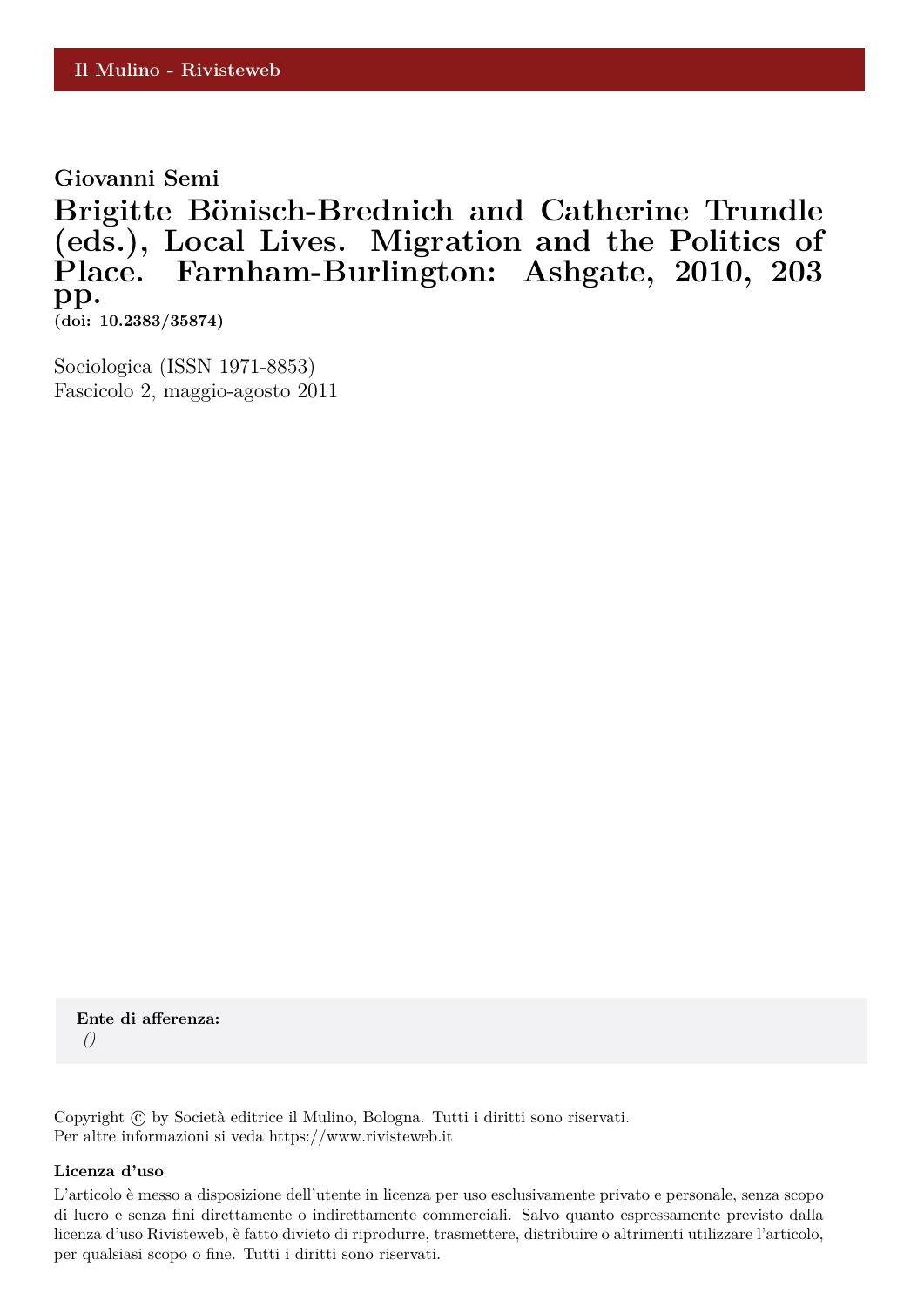## Book reviews

## **Brigitte Bönisch-Brednich and Catherine Trundle (eds.), Local Lives. Migration and the Politics of Place. Farnham-Burlington: Ashgate, 2010, 203 pp.**

doi: 10.2383/35874

Fifteen years make a good time lapse for reconsideration. Going back to the mid-1990s, several works on migration, globalization and the remaking of social, cultural, political, and geographical spaces had huge impacts on social sciences. Appadurai's book on *Modernity at Large* (1996), for instance, as well as Glick-Schiller and colleagues appraisal of transnational migration (1995), had the strength to reconfigure the perception of the global arena in which we are embedded as citizens, migrants and observers. Journals, book series, research strands, as well as individual professional careers developed since, making virtually impossible, now, to study the movement of people throughout planet Earth without taking into account their multiple belongings, shifting identities, and ambiguous social activities.

In fifteen years people too have adapted to this changing world, namely by constantly attaching themselves to localities, making places suitable for dwelling, and political engagement. The book edited by Brigitte Bönisch-Brednich and Catherine Trundle tries to catch the theoretical and political consequences of what people have done locally to overcome the pressure of the global/local divide. In a sense, these authors challenge the ideology of nomadism as a global and cosmopolitan ethos that lies behind most of recent accounts of international migration. It is clearly a hard task for an edited volume whose format is a collection of separate ethnographic essays ranging from Albania to New Zealand, Hawai#i, France, Spain, Santo Domingo, Australia, and England.

The main entry points in the general approach of the volume are the rehabilitation of the notions of place and community in the anthropology of migration. Scholars from other disciplines, like geography, sociology or urban studies may be surprised of the newness of this reconsiderations, since place, and place-making, is one of the main conceptual tools of the last twenty years. The spatial turn in the social sciences, and the diffusion of theoretical advancements by Ash Amin, David Harvey, Dolores Hayden, Linda McDowell, Doreen Massey or John Urry, just to name some major scholars, has been so pervasive and relevant that one simply cannot use the term of space, locality, scale or territory without a prompt self-positioning on the space/place debate. In their introduction, the editors explain that, in their opinion, anthropology of globalization had a rather different development from other disciplines and the opposition between "local" and "global" had left little room for "place" thus "redefining the local, often as a residual or reactionary category of globalization" [p.2]. The same can be said about the concept of "community," easily dismissed in scholarly analysis but persistent in people's appraisal of localities and realities. It is unclear whether this perception of anthropological faults in adopting views from spatial turn advocates is fair or, rather, it reflects a specific, encapsulated, standpoint of a cluster of scholars.

When the reader skips to the empirical chapters, the major pros and cons of the book clearly stand out. On the one hand, the selection of the case-studies had offered